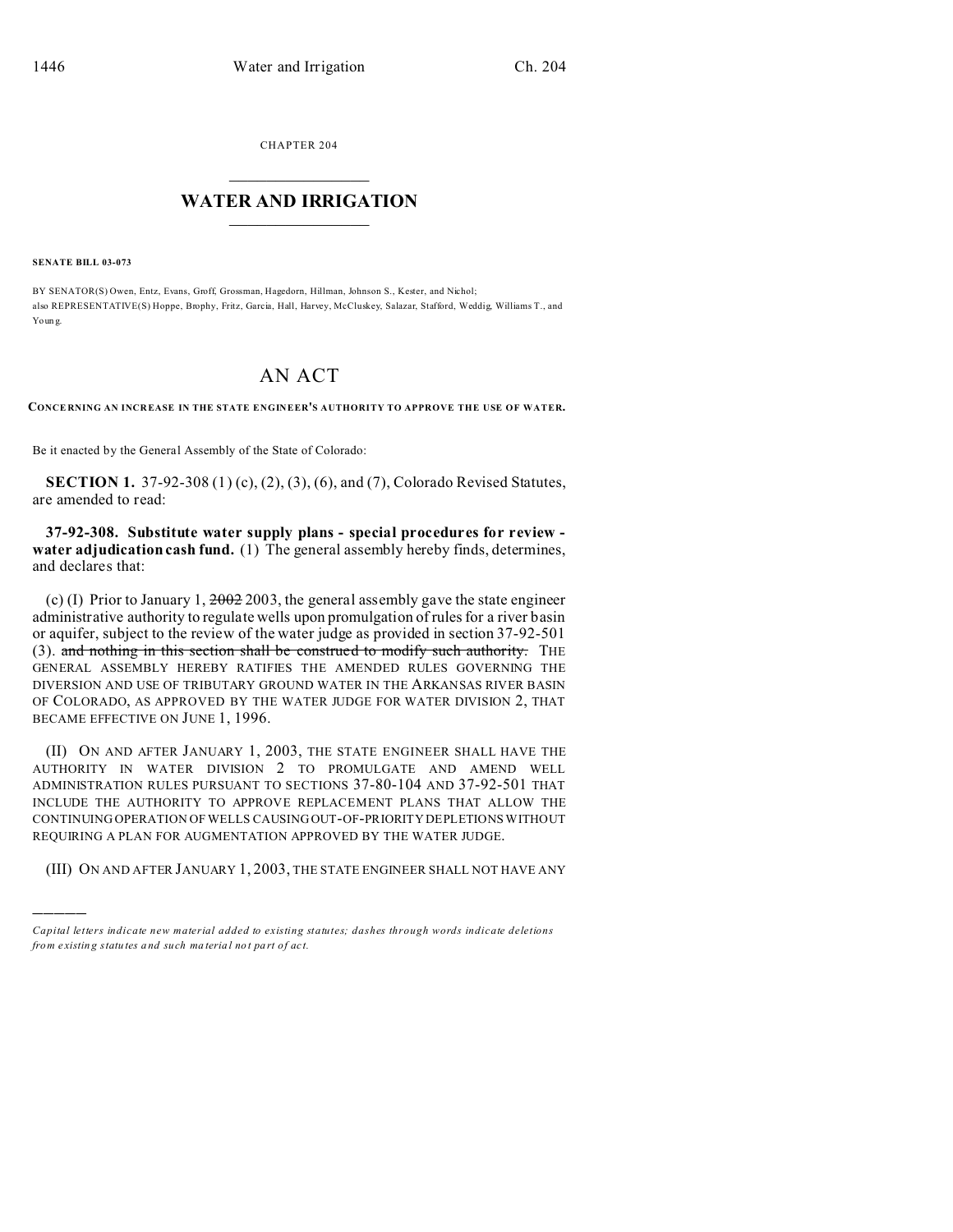## Ch. 204 Water and Irrigation 1447

AUTHORITY IN WATER DIVISION 1 TO APPROVE PLANS FOR, OR TO OTHERWISE ALLOW, THE OPERATION OF WELLS, INCLUDING AUGMENTATION WELLS, THAT CAUSE OUT-OF-PRIORITY DEPLETIONS UNLESS THE WELLS ARE OPERATED IN ACCORDANCE WITH PLANS FOR AUGMENTATION APPROVED BY THE WATER JUDGE OR AS ALLOWED IN THIS SECTION.

(2) In addition to the authority previously granted to the state engineer, listed in subsection (1) of this section, the state engineer is authorized to review and approve substitute water supply plans that allow out-of-priority diversions only under the circumstances and pursuant to the procedures set forth in this section.

 $(3)$  (a) For substitute water supply plans approved by the state engineer in writing prior to January 1, 2002, the state engineer may approve one renewal of such plan on the same or similar terms as those contained in the previous approval of such plan. The renewal plan request may include amendments to the previously approved plan so long as the amendments address the same water uses or projects as were included in the previously approved plan. Such renewal may not extend past December 31, 2002. After such date, the plan shall comply with the provisions of subsection (4) or (5) of this section in order to continue operation as a substitute water supply plan. Renewal of a previously approved substitute water supply plan pursuant to this subsection (3) shall not require notice to other water users. Neither the approval nor the denial of a substitute water supply plan by the state engineer shall create any presumptions, shift the burden of proof, or be a defense in any legal action that may be initiated concerning a renewed substitute water supply plan TO PROVIDE SUFFICIENT TIME TO FULLY INTEGRATE CERTAIN WELLS INTO THE WATER COURT ADJUDICATION PROCESS FOR AUGMENTATION PLANS, DURING 2003, 2004, AND 2005, THE STATE ENGINEER MAY APPROVE ANNUAL SUBSTITUTE WATER SUPPLY PLANS FOR WELLS OPERATING IN THE SOUTH PLATTE RIVER BASIN THAT HAVE BEEN OPERATING PURSUANT TO SUBSTITUTE WATER SUPPLY PLANS APPROVED BEFORE 2003, OR FOR AUGMENTATION WELLS, USING THE PROCEDURES AND STANDARDS SET FORTH IN THIS SUBSECTION (3). AFTER DECEMBER 31, 2005, ALL SUCH WELLS SHALL COMPLY WITH THE PROVISIONS OF SUBSECTION (4) OF THIS SECTION IN ORDER TO CONTINUE OPERATION UNDER A SUBSTITUTE WATER SUPPLY PLAN. THE GENERAL ASSEMBLY FINDS THAT THIS THREE-YEAR PERIOD IS A SUFFICIENT AMOUNT OF TIME TO DEVELOP AUGMENTATION PLAN APPLICATIONS FOR THESE WELLS, AND THERE SHALL BE NO SUBSEQUENT EXTENSIONS OF THIS DEADLINE. BEGINNING JANUARY 1, 2006, GROUNDWATER DIVERSIONS FROM ALL SUCH WELLS SHALL BE CONTINUOUSLY CURTAILED UNLESS THE WELLS ARE INCLUDED IN A PLAN FOR AUGMENTATION APPROVED BY THE WATER JUDGE FOR WATER DIVISION 1, A SUBSTITUTE WATER SUPPLY PLAN APPROVED PURSUANT TO SUBSECTION (4) OF THIS SECTION, OR CAN BE OPERATED UNDER THEIR OWN PRIORITIES WITHOUT AUGMENTATION.

(b) BEGINNING JANUARY 1, 2003, THE STATE ENGINEER MAY APPROVE THE OPERATION OF A WELL DESCRIBED IN PARAGRAPH (a) OF THIS SUBSECTION (3) UNDER A SUBSTITUTE WATER SUPPLY PLAN IF THE FOLLOWING CONDITIONS ARE MET:

(I) THE WELL IS TRIBUTARY TO THE SOUTH PLATTE RIVER, HAS BEEN INCLUDED IN A SUBSTITUTE WATER SUPPLY PLAN PREVIOUSLY APPROVED BY THE STATE ENGINEER OR IS AN AUGMENTATION WELL, AND IS INCLUDED IN A NEW WRITTEN REQUEST FOR APPROVAL OF A SUBSTITUTE WATER SUPPLY PLAN FILED WITH THE STATE ENGINEER AFTER JANUARY 1 OF EACH CALENDAR YEAR FROM 2003-2005. THE WRITTEN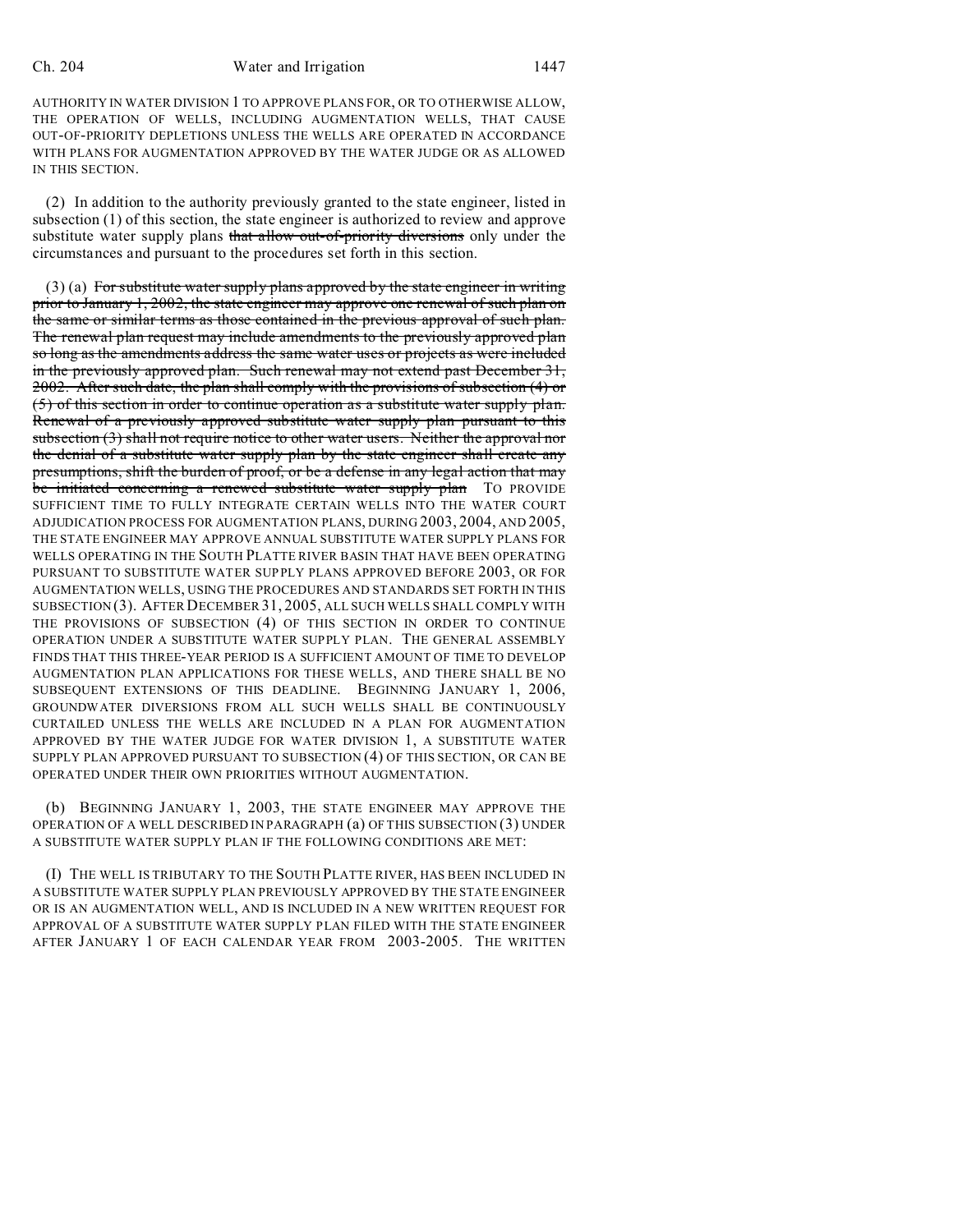REQUEST SHALL BE SIGNED BY A PERSON WITH LEGAL AUTHORITY TO REPRESENT ALL OF THE OWNERS OF THE WELLS SUBJECT TO THE REQUEST AND SHALL CONTAIN ACKNOWLEDGMENTS THAT THE OPERATION OF ALL WELLS IN THE SUBSTITUTE WATER SUPPLY PLAN PURSUANT TO THIS SUBSECTION (3) SHALL CEASE NO LATER THAN DECEMBER 31, 2005, AND THAT THE WELLS SHALL BE INCLUDED IN AN APPLICATION FOR APPROVAL OF A PLAN FOR AUGMENTATION FILED IN THE DISTRICT COURT FOR WATER DIVISION 1 NO LATER THAN DECEMBER 31, 2005, IN ORDER TO CONTINUE SUBSEQUENT PUMPING, UNLESS THE WELLS CAN BE OPERATED UNDER THEIR OWN PRIORITIES WITHOUT AUGMENTATION. THE REQUEST SHALL ALSO IDENTIFY FOR EACH WELL, INCLUDING ANY AUGMENTATION WELLS: THE PERMIT NUMBER AND LOCATION; THE PROJECTED USE AND VOLUME OF PUMPING; FOR ALL WELLS USING THE MODIFIED BLANEY-CRIDDLE METHOD TO DETERMINE CONSUMPTIVE USE, THE PROJECTED NUMBER OF ACRES AND CROPS TO BE IRRIGATED; THE ANTICIPATED STREAM DEPLETIONS THAT AFFECT THE RIVER AFTER OCTOBER 31, 2002, UNTIL EIGHTEEN MONTHS AFTER THE DATE OF THE REQUEST IN TIME, LOCATION, AND AMOUNT, INCLUDING A DETAILED DESCRIPTION OF HOW SUCH DEPLETIONS WERE CALCULATED, AND SHALL LIST THE IDENTITY, PRIORITY, LOCATION, AND AMOUNT OF ALL REPLACEMENT WATER SOURCES TO BE USED TO REPLACE STREAM DEPLETIONS, INCLUDING BOTH ACCRETIONS AND DEPLETIONS ATTRIBUTABLE TO ANY AUGMENTATION WELLS. UPON THE REQUEST OF ANY PARTY WHO HAS SUBSCRIBED TO THE SUBSTITUTE WATER SUPPLY PLAN NOTIFICATION LIST FOR WATER DIVISION 1, THE APPLICANT FOR A SUBSTITUTE WATER SUPPLY PLAN SHALL ALSO PROVIDE THE MODEL USED TO CALCULATE STREAM DEPLETIONS AND THE ASSUMPTIONS, INPUT DATA, AND OUTPUT DATA USED BY THE APPLICANT IN SUCH MODEL.

(II) THE APPLICANT HAS PROVIDED WRITTEN NOTICE OF THE REQUEST FOR APPROVAL OF THE SUBSTITUTE WATER SUPPLY PLAN BY FIRST-CLASS MAIL OR ELECTRONIC MAIL TO ALL PARTIES WHO HAVESUBSCRIBED TO THE SUBSTITUTE WATER SUPPLY PLAN NOTIFICATION LIST FOR WATER DIVISION 1, AND PROOF OF SUCH NOTICE IS FILED WITH THE STATE ENGINEER. THE APPLICANT SHALL ALSO PROVIDE A COMPLETE COPY OF THE REQUEST AND ALL ACCOMPANYING INFORMATION BY EMAIL TO ALL PARTIES THAT HAVE PROVIDED EMAIL ADDRESSES FOR SAID NOTIFICATION LIST.

(III) THE STATE ENGINEER HAS GIVEN THE OWNERS OF WATER RIGHTS AND DECREED CONDITIONAL WATER RIGHTS THIRTY DAYS AFTER THE DATE OF MAILING OF SUCH NOTICE TO FILE COMMENTS ON THE SUBSTITUTE WATER SUPPLY PLAN. SUCH COMMENTS SHALL INCLUDE ANY CLAIM OF INJURY, ANY TERMS AND CONDITIONSTHAT SHOULD BE IMPOSED UPON THE PLAN TO PREVENT INJURY TO A PARTY'S WATER RIGHTS OR DECREED CONDITIONAL WATER RIGHTS, AND ANY OTHER INFORMATION THE OPPOSER WISHES THE STATE ENGINEER TO CONSIDER IN REVIEWING THE SUBSTITUTE WATER SUPPLY PLAN REQUEST.

(IV) THE STATE ENGINEER, AFTER CONSIDERATION OF THE COMMENTS, HAS DETERMINED THAT THE OPERATION AND ADMINISTRATION OF SUCH PLAN WILL REPLACE ALL OUT-OF-PRIORITY STREAM DEPLETIONS IN TIME, LOCATION, AND AMOUNT IN A MANNER THAT WILL PREVENT INJURY TO OTHER WATER RIGHTS AND DECREED CONDITIONAL WATER RIGHTS, INCLUDING WATER QUALITY AND CONTINUITY TO MEET THE REQUIREMENTS OF USE TO WHICH THE SENIOR APPROPRIATION HAS NORMALLY BEEN PUT PURSUANT TO SECTION 37-80-120 (3), AND WILL NOT IMPAIR COMPLIANCE WITH THE SOUTH PLATTE RIVER COMPACT. THE STATE ENGINEER SHALL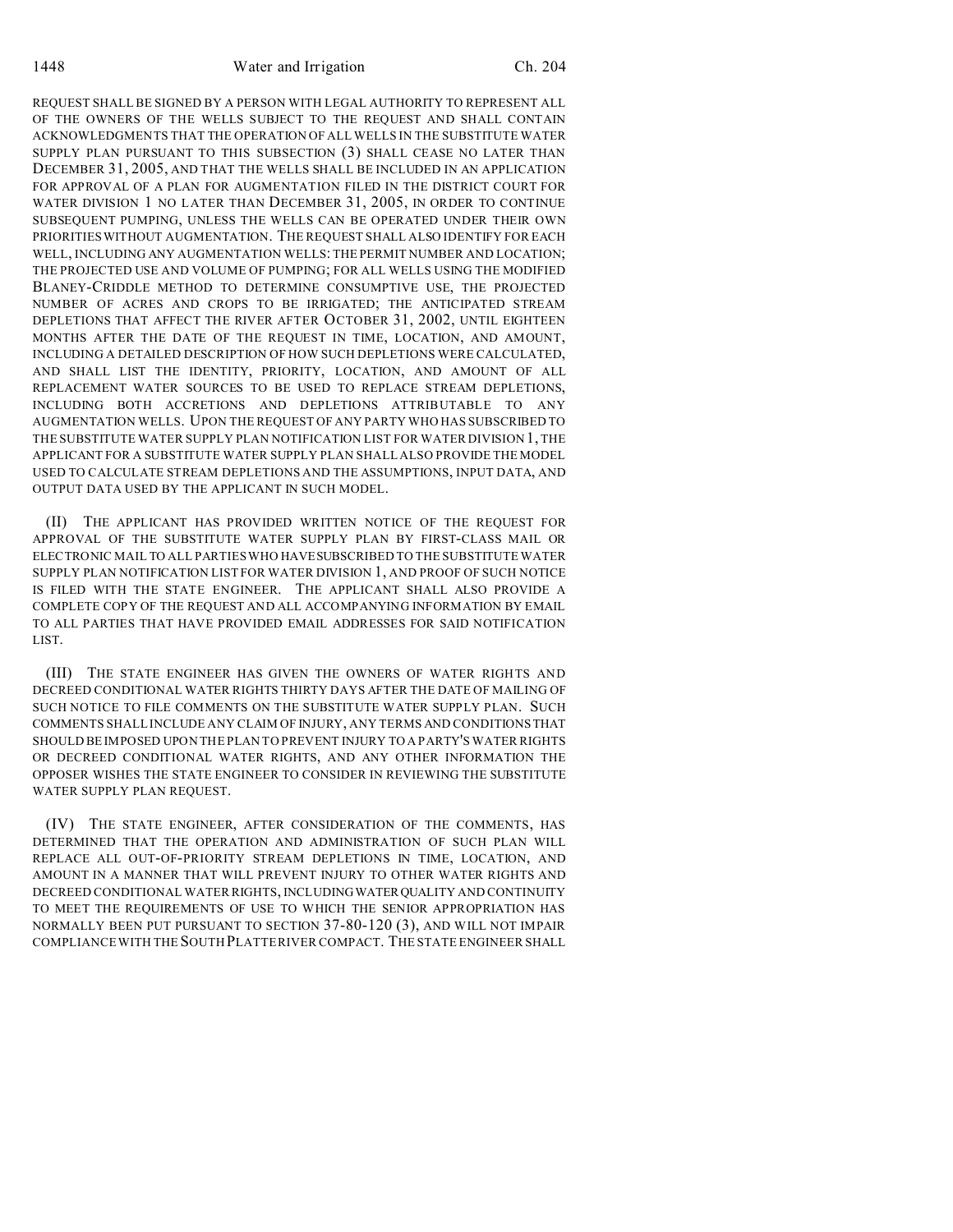IMPOSE SUCH TERMS AND CONDITIONS AS ARE NECESSARY TO ENSURE THAT THESE STANDARDS ARE MET. IN MAKING THE DETERMINATIONS SPECIFIED IN THIS SUBPARAGRAPH (IV), THE STATE ENGINEER SHALL HOLD A PUBLIC HEARING TO ADDRESS THE ISSUES. THE PUBLIC HEARING SHALL BE HELD NO SOONER THAN THIRTY-FIVE DAYS AND NO LATER THAN FIFTY DAYS AFTER THE DATE OF MAILING OF NOTICE OF THE REQUEST FOR APPROVAL OF THE SUBSTITUTE WATER SUPPLY PLAN. NOTICE OF THE TIME AND PLACE OF THE HEARING SHALL BE PROVIDED NO LATER THAN TWENTY DAYS PRIOR TO THE HEARING TO ALL PARTIES WHO HAVE SUBSCRIBED TO THE SUBSTITUTE WATER SUPPLY PLAN NOTIFICATION LIST FOR WATER DIVISION 1. AT THE HEARING, EVERY PARTY SHALL BE ALLOTTED A REASONABLE AMOUNT OF TIME BY THE STATE ENGINEER TO PRESENT ITS CASE OR DEFENSE BY ORAL AND DOCUMENTARY EVIDENCE AND TO CONDUCT CROSS EXAMINATION. AT ITS OWN EXPENSE, ANY PARTY MAY CAUSE THE HEARING TO BE RECORDED BY A COURT REPORTER OR BY AN ELECTRONIC RECORDING DEVICE. ADDITIONALLY, IN MAKING THE DETERMINATIONS SPECIFIED IN THIS SUBPARAGRAPH (IV), THE STATE ENGINEER SHALL USE THE STANDARDS LISTED IN PARAGRAPH (c) OF THIS SUBSECTION (3) FOR EVALUATING SUCH PLANS. IT IS THE LEGISLATIVE INTENT THAT THE ADOPTION OF THESE STANDARDS IS ONLY AN INTERIM COMPROMISE, TO GIVE GREATER CERTAINTY TO SENIOR SURFACE WATER USERS IN COLORADO THAN PAST PRACTICES OF THE STATE ENGINEER HAVE GIVEN, UNTIL AUGMENTATION PLANS FOR THESE WELLS HAVE BEEN APPROVED BY THE WATER JUDGE FOR WATER DIVISION 1 AND FINAL DETERMINATIONS ABOUT THE METHODOLOGIES FOR CALCULATING THEAMOUNT AND TIMING OF STREAM DEPLETIONS HAVE BEEN MADE BY THE WATER JUDGE. THESE INTERIM STANDARDS SHALL NOT CREATE ANY PRESUMPTIONS, SHIFT THE BURDEN OF PROOF, OR SERVE AS A DEFENSE IN ANY APPLICATION FOR APPROVAL OF A PLAN FOR AUGMENTATION.

(c) (I) FOR THOSE IRRIGATION WELLS WHERE DIVERSIONS ARE ACTUALLY MEASURED USING WATER METERS OR VERIFIED POWER CONVERSION MEASUREMENTS, THE PRESUMED AMOUNT OF CONSUMPTIVE USE FROM WELLS USED FOR FLOOD IRRIGATION SHALL NOT BE LESS THAN FIFTY PERCENT OF DIVERSIONS, AND THE PRESUMED AMOUNT OF CONSUMPTIVE USE FROM WELLS USED FOR SPRINKLER IRRIGATION SHALL NOT BE LESS THAN SEVENTY-FIVE PERCENT OF DIVERSIONS. FOR THOSE IRRIGATION WELLS WHERE DIVERSIONS ARE NOT ACTUALLY MEASURED, THE STATE ENGINEER SHALL DETERMINE THE AMOUNT OF STREAM DEPLETIONS USING ACTUAL DATA FOR THE CROPS GROWN, ACRES IRRIGATED, SURFACE WATER DELIVERIES, AND THE MODIFIED BLANEY-CRIDDLE METHOD.

(II) THE STATE ENGINEER SHALL DETERMINE THE TIMING OF ALL STREAM DEPLETIONS CAUSED BY PUMPING WELLS INCLUDED IN THE PLAN USING THE UNITED STATES GEOLOGICAL SURVEY STREAM DEPLETION FACTOR METHOD FOR ALL AREAS COVERED BY SUCH FACTORS. IN OTHER AREAS, THE STATE ENGINEER SHALL USE APPROPRIATE GROUND WATER MODELS OR OTHER METHODS ACCEPTABLE TO THE STATE ENGINEER, BASED ON THE LOCATION OF THE WELL, THE RATE OF PUMPING, THE USE BEING MADE OF THE GROUND WATER, AND THE AQUIFER CHARACTERISTICS.

(III) A SUBSTITUTE WATER SUPPLY PLAN APPROVED PURSUANT TO THIS SUBSECTION (3) SHALL REQUIRE REPLACEMENT OF THE FOLLOWING OUT-OF-PRIORITY STREAM DEPLETIONS THAT RESULT FROM THE PUMPING OF WELLS IN THE PLAN: OUT-OF-PRIORITY STREAM DEPLETIONS THAT AFFECT THE RIVER AFTER OCTOBER 31, 2002, FROM PUMPING THAT TOOK PLACE AFTER JANUARY 1, 1974, BUT BEFORE THE DATEOFTHE REQUEST; AND THOSE OUT-OF- PRIORITY STREAM DEPLETIONS THAT WILL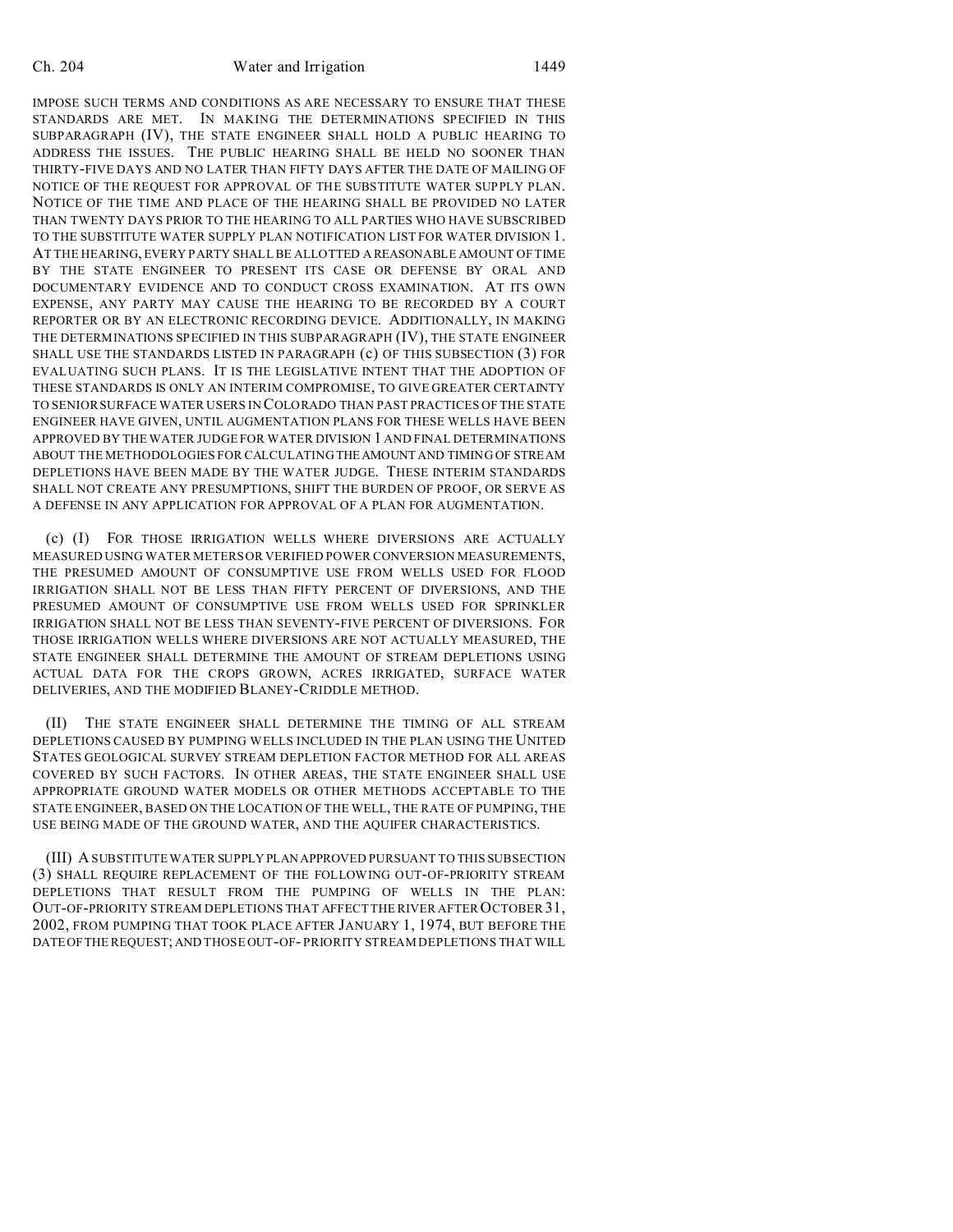AFFECT THE RIVER FOR THE EIGHTEEN MONTHS AFTER THE DATE OF THE REQUEST; EXCEPT THAT OUT-OF-PRIORITY STREAM DEPLETIONS AFFECTING THE RIVER FROM NOVEMBER 1, 2002, THROUGH JUNE 15, 2003, MAY BE REMEDIED PURSUANT TO AGREEMENTS WITH ALL INJURED PARTIES THAT ARE NOTICED IN THE REQUEST AND APPROVED AS A PART OF THE SUBSTITUTE WATER SUPPLY PLAN OR AN AMENDMENT THERETO. THE AMOUNT OF SUCH DEPLETIONS SHALL BE SEPARATELY SET FORTH IN ANY PLAN APPROVAL ISSUED BY THE STATE ENGINEER. A SUBSTITUTE WATER SUPPLY PLAN APPROVED PURSUANT TO THIS SUBSECTION (3) SHALL REQUIRE THAT THE STATE ENGINEER CURTAIL ALL DIVERSIONS, THE OUT-OF-PRIORITY DEPLETIONS FROM WHICH ARE NOT REPLACED AS REQUIRED BY THE PLAN.

(IV) EXISTING SURFACE WATER RIGHTS MAY BE USED AS A REPLACEMENT WATER SOURCE IN PLANS REQUESTED PURSUANT TO THIS SUBSECTION (3), EVEN IF SUCH RIGHTS HAVE NOT BEEN DECREED FOR SUCH USE, BUT THE SUBSTITUTE WATER SUPPLY PLAN SHALL PREVENT EXPANDED USE OF SUCH RIGHTS BY IMPOSING APPROPRIATE LIMITATIONS,INCLUDING,WHERE APPROPRIATE, VOLUMETRIC LIMITATIONS ON DIRECT FLOWRIGHTS AND SHALL REQUIRE REPLACEMENT OF THE HISTORICAL RETURN FLOWS, INCLUDING DITCH SEEPAGE LOSSES, FROM THE USE OF SUCH SURFACE WATER RIGHTS IN THE TIME, LOCATION, AND AMOUNT IN WHICH THEY OCCURRED SO THAT OTHER WATER RIGHTS WILL NOT BE INJURED. A REQUEST SEEKING TO USE EXISTING SURFACE WATER RIGHTS THAT HAVE NOT BEEN DECREED FOR AUGMENTATION USE SHALL INCLUDE A CALCULATION OF THE HISTORICAL DIVERSIONS AND RETURN FLOWS, INCLUDING ESTIMATED DITCH SEEPAGE LOSSES, ATTRIBUTABLE TO SUCH RIGHTS. THE PRESUMED AMOUNT OF ON-FARM CONSUMPTIVE USE FROM IRRIGATION WATERRIGHTS SHALL NOT BE MORE THAN FIFTY PERCENT OF THE AMOUNT DELIVERED TO THE FARMS; EXCEPT THAT IF A WATER COURT APPLICATION HAS BEEN FILED AND THE PROPOSED CHANGE OF WATER RIGHT IS APPROVED AS A SEPARATE SUBSTITUTE WATER SUPPLY PLAN PURSUANT TO THIS SECTION, SUCH WATER RIGHTS SHALL BE USED IN ACCORDANCE WITH THEIR OWN SUBSTITUTE WATER SUPPLY PLAN.

(V) REPLACEMENT WATER DELIVERIES REQUIRED BY THE SUBSTITUTE WATER SUPPLY PLAN SHALL BE PROVIDED AT THE TIME AND LOCATION NECESSARY TO SATISFY THE LAWFUL REQUIREMENTS OF A SENIOR DIVERTER. IN DETERMINING THE ADEQUACY OF THE SUBSTITUTE WATER SUPPLY PLAN TO PREVENT INJURY TO WATER RIGHTS AND DECREED CONDITIONAL WATER RIGHTS, THE STATE ENGINEER SHALL DETERMINE THE AMOUNT OF REPLACEMENT WATER REQUIRED FOR AND AVAILABLE TO THE PLAN BASED UPON CURRENT AND PROJECTED HYDROLOGIC CONDITIONS.

(VI) IF A SUBSTITUTE WATER SUPPLY PLAN COVERS WELLS, INCLUDING AUGMENTATION WELLS, THAT ARE ALSO COVERED BY A DECREED PLAN FOR AUGMENTATION OR A SEPARATE SUBSTITUTE WATER SUPPLY PLAN, THE ACCOUNTING METHODOLOGIES REQUIRED BY THE DECREE OR THE SEPARATE PLAN SHALL CONTROL.

(VII) SUBSTITUTE WATER SUPPLY PLANS THAT INCLUDE OR ALLOW THE USE OF AUGMENTATION WELLS SHALL INCLUDE THE TERMS AND CONDITIONS NEEDED TO ACCOUNT FOR AND REPLACE ALL OUT-OF-PRIORITY STREAM DEPLETIONS THAT WILL RESULT FROM THEIR USE, INCLUDING POST-PUMPING DEPLETIONS. BEGINNING JANUARY 1, 2006, GROUNDWATER DIVERSIONS FROM ALL SUCH AUGMENTATION WELLS SHALL BE CONTINUOUSLY CURTAILED UNLESS THE WELLS ARE INCLUDED IN A PLAN FOR AUGMENTATION APPROVED BY THE WATER JUDGE FOR WATER DIVISION 1, A SUBSTITUTE WATER SUPPLY PLAN APPROVED PURSUANT TO SUBSECTION (4) OF THIS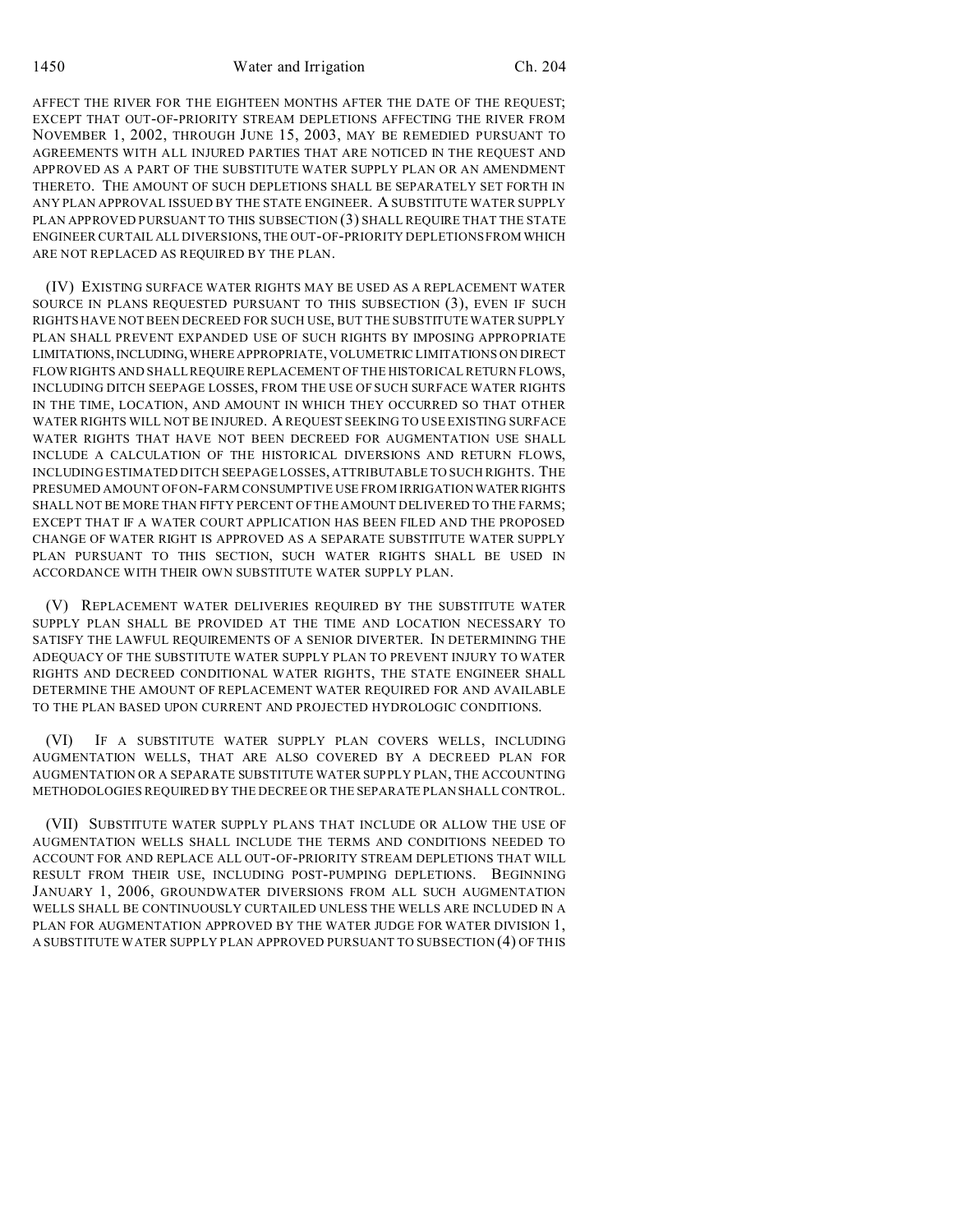SECTION, OR CAN BE OPERATED UNDER THEIR OWN PRIORITIES WITHOUT AUGMENTATION.

(VIII) IF AMENDMENTS, INCLUDING BUT NOT LIMITED TO THE ADDITION OF MORE WELLS OR THE ADDITION OF DIFFERENT REPLACEMENT WATER SOURCES, ARE PROPOSED TO A SUBSTITUTE WATER SUPPLY PLAN AFTER THE INITIAL WRITTEN NOTICE OF THE PLAN WAS GIVEN, THE NOTICE, COMMENT AND HEARING PROCESS DESCRIBED IN THIS PARAGRAPH (c) SHALL BE REPEATED FOR SUCH AMENDMENTS. IF, IN THE OPINION OF THE STATE ENGINEER, AN AMENDMENT IS NECESSARY TO PREVENT IMMEDIATE INJURY TO OTHER WATER RIGHTS THAT WILL OCCUR PRIOR TO THE EXPIRATION OFTHETHIRTY-DAY COMMENT PERIOD PROVIDED IN SUBPARAGRAPH (III) OF PARAGRAPH (b) OF THIS SUBSECTION (3), THE THIRTY-DAY COMMENT PERIOD SHALL BE SHORTENED TO FIFTEEN DAYS, THE PUBLIC HEARING SHALL BE HELD NO LATER THAN TWENTY-FIVE DAYS AFTER THE DATE OF THE MAILING OF NOTICE OF THE REQUEST FOR THE AMENDMENT,ANDTHEAMENDMENT MAY BE IMPLEMENTED BEFORE THE COMMENT DEADLINE AND THE PUBLIC HEARING. FOR AMENDMENTS IMPLEMENTED PRIOR TO A PUBLIC HEARING, THE STATE ENGINEER SHALL ISSUE A DECISION APPROVING OR DENYING THE AMENDMENT NO LATER THAN SEVEN DAYS AFTER THE CONCLUSION OF THE PUBLIC HEARING. THE STATE ENGINEER MAY REVOKE OR FURTHER CONDITION THE APPROVAL OF ANY AMENDMENT AFTER THE COMMENT AND HEARING PROCESS.

(IX) A SUBSTITUTE WATER SUPPLY PLAN APPROVED PURSUANT TO THIS SUBSECTION (3) SHALL INCLUDE A REQUIREMENT FOR MONTHLY ACCOUNTING TO BE COMPILED FOR EVERY MONTH OF EACH YEAR. SUCH ACCOUNTING SHALL STATE THE AMOUNT AND LOCATION OF THE CALCULATED DEPLETIONS FROM ALL WELLS INCLUDED IN THE PLAN, THE AMOUNT, LOCATION, AND SOURCE OF ALL REPLACEMENT WATER ACTUALLY PROVIDED, AND SHALL DESCRIBE ANY OTHER PLAN OPERATIONS FOR THAT MONTH. AFTER THE END OF THE WATER YEAR, AND NO LATER THAN DECEMBER 31 OF EACH CALENDAR YEAR OF PLAN OPERATION, AN ANNUAL ACCOUNTING OF ALL ACTUAL PLAN OPERATIONS FOR THE PREVIOUS WATER YEAR SHALL BE COMPILED. COPIES OF BOTH THE MONTHLY AND ANNUAL ACCOUNTING SHALL BE PROVIDED TO ALL PARTIES THAT FILED WRITTEN COMMENTS CONCERNING THE PLAN PURSUANT TO SUBPARAGRAPH (II) OF PARAGRAPH (b) OF THIS SUBSECTION (3).

(d) A SUBSTITUTE WATER SUPPLY PLAN APPROVED PURSUANT TO THIS SUBSECTION (3) SHALL NOT BE APPROVED FOR A PERIOD OF MORE THAN ONE YEAR; EXCEPT THAT AN APPLICANT MAY REQUEST THE RENEWAL OF A PLAN BY REPEATING THE APPLICATION PROCESS DESCRIBED IN THIS SUBSECTION (3); EXCEPT THAT IN NO CASE SHALL A PLAN APPROVED PURSUANT TO THIS SUBSECTION (3) BE RENEWED BEYOND DECEMBER 31, 2005.

(e) WHEN THE STATE ENGINEER APPROVES OR DENIESASUBSTITUTE WATER SUPPLY PLAN, THE STATE ENGINEER SHALL SERVE A COPY OF THE DECISION ON ALL PARTIES TO THE APPLICATION BY FIRST-CLASS MAIL OR, IF SUCH PARTIES HAVE SO ELECTED, BY ELECTRONIC MAIL. EVERY DECISION OF THE STATE ENGINEER SHALL PROVIDE A DETAILED STATEMENT OF THE BASIS AND RATIONALE FOR THE DECISION, INCLUDING A COMPLETE EXPLANATIONOFHOW ALL STREAM DEPLETIONS WERE CALCULATED, THE LOCATION WHERE THEY OCCUR, HOW ALL REPLACEMENT WATER SOURCES WERE QUANTIFIED, AND WHAT TERMS AND CONDITIONS WERE IMPOSED TO PREVENT INJURY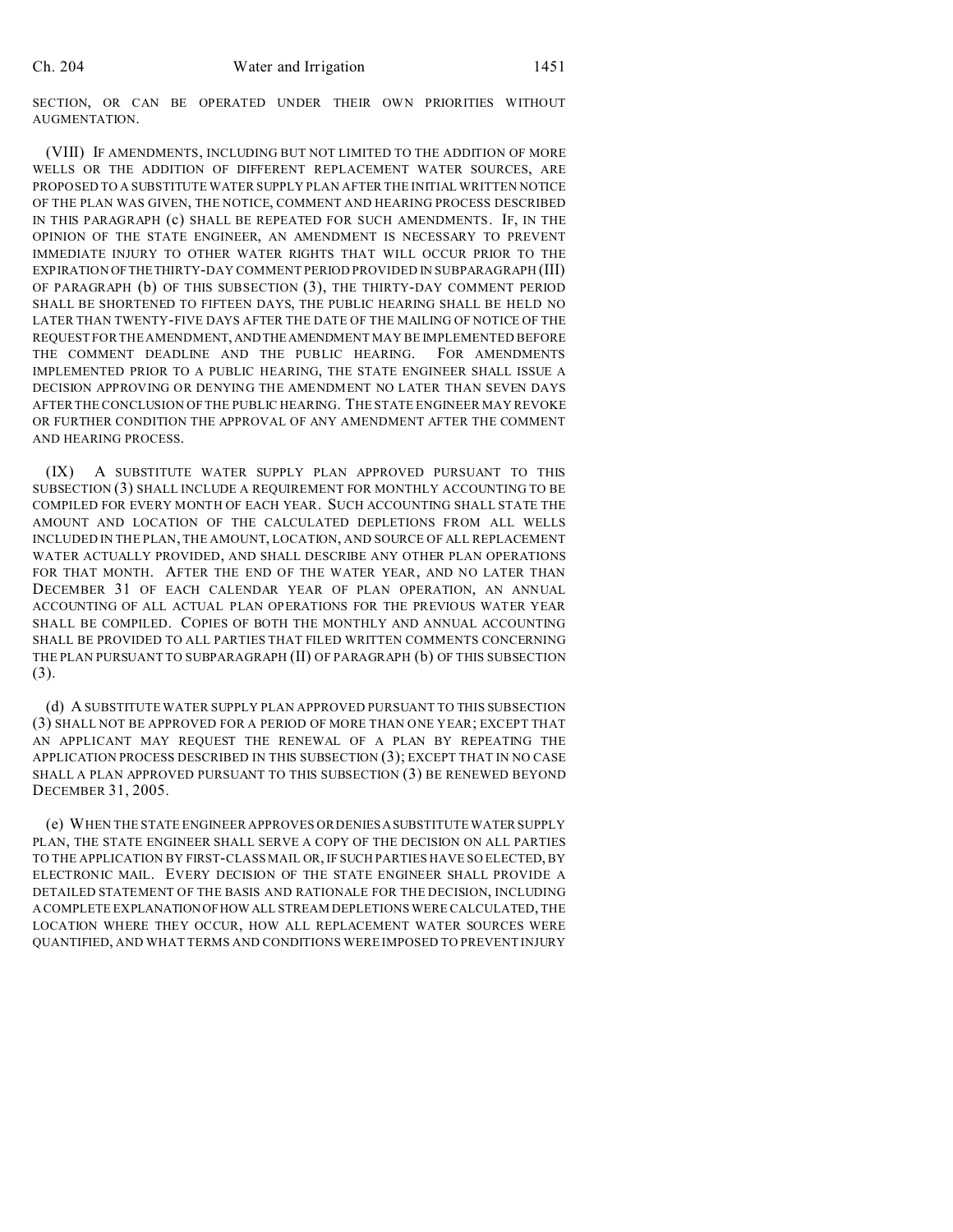TO OTHER WATER RIGHTS AND WHY THEY WERE IMPOSED. THE DECISION SHALL ALSO INCLUDE A DESCRIPTION OF THE CONSIDERATION GIVEN TO ANY WRITTEN COMMENTS THAT WERE FILED BY OTHER PARTIES. NEITHER THE APPROVAL NOR THE DENIAL BY THE STATE ENGINEER SHALL CREATE ANY PRESUMPTIONS, SHIFT THE BURDEN OF PROOF, OR SERVE AS A DEFENSE IN ANY LEGAL ACTION THAT MAY BE INITIATED CONCERNING THE SUBSTITUTE WATER SUPPLY PLAN. ANY APPEAL OF A DECISION MADE BY THE STATE ENGINEER CONCERNING A SUBSTITUTE WATER SUPPLY PLAN PURSUANT TO THIS SUBSECTION (3) SHALL BE MADE TO THE WATER JUDGE IN WATER DIVISION 1 WITHIN THIRTY DAYS AFTER THE DATE OF SERVICE OF THE DECISION. THE WATER JUDGE SHALL HEAR AND DETERMINE SUCH APPEAL USING THE PROCEDURES AND STANDARDS SET FORTH IN SECTIONS 37-92-304 AND 37-92-305 FOR DETERMINATION OF MATTERS REREFERRED TO THE WATER JUDGE BY THE REFEREE. THE PROPONENT OF THE SUBSTITUTE WATER SUPPLY PLAN SHALL BE DEEMED TO BE THE APPLICANT FOR PURPOSES OF APPLICATION OF SUCH PROCEDURES AND STANDARDS. THE FILING FEE FOR THE APPEAL SHALL BE TWO HUNDRED SEVENTY-ONE DOLLARS FOR THE PROPONENT OFTHESUBSTITUTE WATER SUPPLY PLAN AND SEVENTY DOLLARS FOR ANY OTHER PARTY TO THE APPEAL. MONEYS FROM SUCH FEE SHALL BE TRANSMITTED TO THE STATE TREASURER AND DEPOSITED IN THE WATER ADJUDICATION CASH FUND, WHICH FUND IS HEREBY CREATED IN THESTATETREASURY. THE GENERAL ASSEMBLY SHALL APPROPRIATE MONEYS IN THE FUND FOR THE JUDICIAL DEPARTMENT'S ADJUDICATIONS PURSUANT TO THIS SUBSECTION (3).

(f) THE STATE ENGINEER MAY ACCEPT FOR FILING AND CONSIDERATION A WRITTEN REQUEST FOR APPROVAL OF A SUBSTITUTE WATER SUPPLY PLAN PRIOR TO THE EFFECTIVE DATE OF THIS SUBSECTION (3), AS AMENDED, SUBJECT TO SUCH REQUEST MEETING ALL REQUIREMENTS OF THIS SUBSECTION (3) PRIOR TO THE DATE OF APPROVAL. NO APPROVAL OF SUCH REQUEST MAY BE ISSUED PRIOR TO THE EFFECTIVE DATE OF THIS SUBSECTION (3), AS AMENDED.

(g) THE STATE ENGINEER, IN CONSULTATION WITH INTERESTED PARTIES, SHALL EXAMINE WHETHER ADDITIONAL LEGISLATION IS NEEDED TO PROVIDE COMPENSATION TO INJURED WATER USERS IN THE CASE THAT A SUBSTITUTE WATER SUPPLY PLAN FAILS TO PREVENT INJURY TO WATER USERS. THE STATE ENGINEER SHALL SUBMIT A REPORT TO THE GENERAL ASSEMBLY ON OR BEFORE DECEMBER 1, 2003, THAT SUMMARIZES THE CONCLUSIONS REACHED IN THE STATE ENGINEER'S CONSULTATION WITH INTERESTED PARTIES.

(6) The state engineer shall establish a substitute water supply plan notification list for each water division for the purposes of notifying interested parties pursuant to SUBPARAGRAPH (II) OF PARAGRAPH (b) OF SUBSECTION (3) OF THIS SECTION AND subparagraph (II) of paragraph (a) of subsection (5) of this section. Beginning in July 2002, and in January of each year thereafter, in order to establish such notification list, the water clerks in each division shall include in the water court resume an invitation to be included on such notification list for the applicable water division. Persons on the substitute water supply plan notification list shall receive notice of all substitute water supply plans filed in that water division pursuant to subsection SUBSECTIONS  $(3)$  AND  $(5)$  of this section by either first-class mail or, if a person so requests, by electronic mail. Persons may be required to pay a fee, not to exceed twelve dollars per year, to be placed on the notification list.

(7) Beginning January 1, 2002, the state engineer may approve a substitute water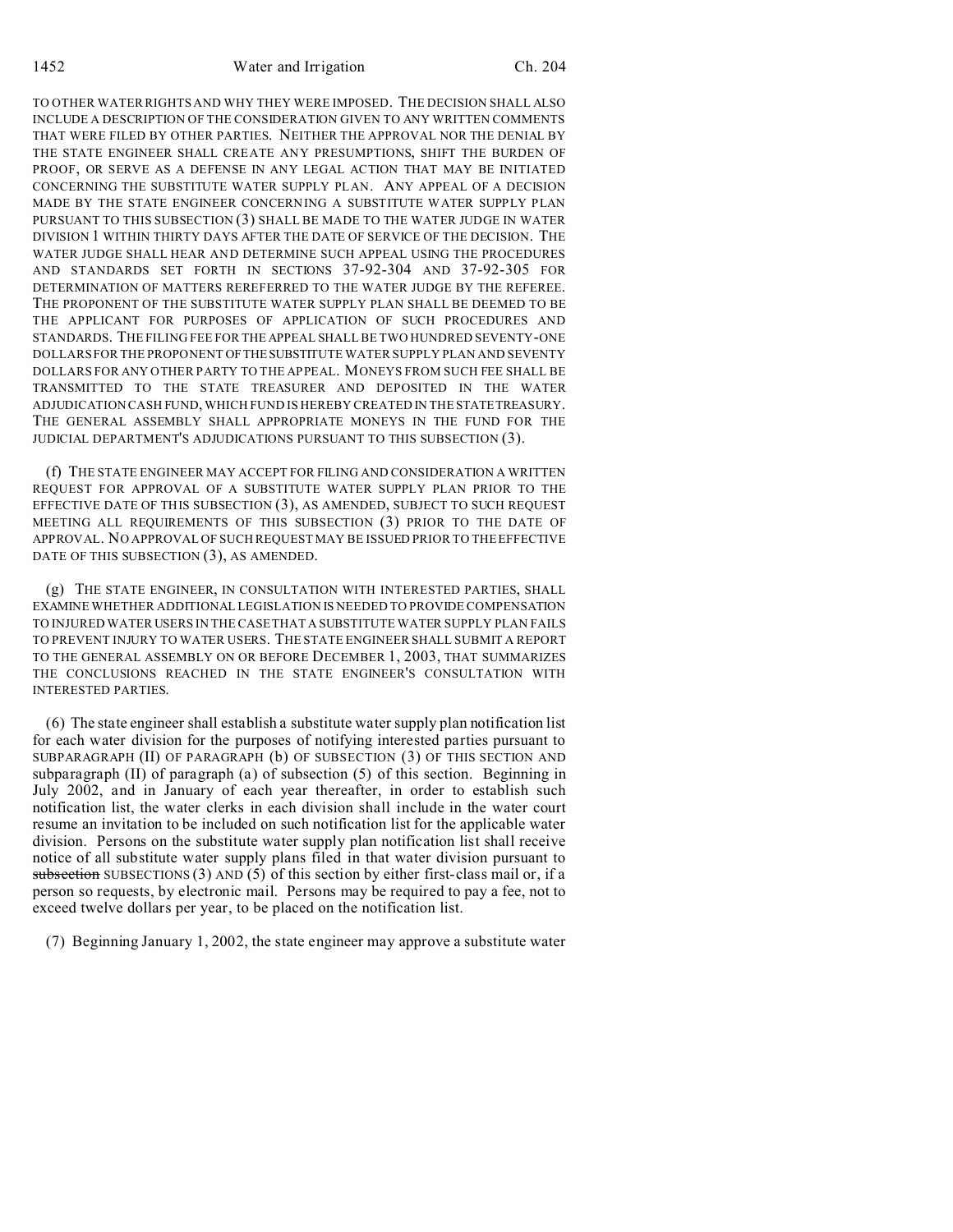supply plan if the state engineer determines such plan is needed to address an emergency situation and that the plan will not cause injury to the vested water rights or decreed conditional water rights of others or impair compliance with any interstate compact. Such plan shall not be implemented for more than ninety days. For purposes of this section, "emergency situation" means a situation affecting public health or safety where a substitute water supply plan needs to be implemented more quickly than the other procedures set forth in this section allow. FOR 2003, AN "EMERGENCY SITUATION" MAY ALSO MEAN AN IMMEDIATE NEED FOR THE USE OF AUGMENTATION WELLS NECESSITATED BY EXTREME DROUGHT CONDITIONS IF SUCH AUGMENTATION WELLS ARE ALSO INCLUDED IN A REQUEST FILED PREVIOUSLY, OR FILEDSIMULTANEOUSLY WITH A REQUEST UNDER THIS SUBSECTION (7), FOR APPROVAL OF A SUBSTITUTE WATER SUPPLY PLAN UNDER SUBSECTION (3) OR (4) OF THIS SECTION. APPROVAL PURSUANT TO THIS SECTION OF THE USE OF AUGMENTATION WELLS SHALL INCLUDE THE TERMS AND CONDITIONS NEEDED TO ACCOUNT FOR AND REPLACE ALL OUT-OF-PRIORITY STREAM DEPLETIONS THAT WILL RESULT FROM SUCH USE, INCLUDING POST-PUMPING DEPLETIONS. WITHIN FIVE DAYS AFTER THE DATE OF APPROVAL OF THE USE OF AN AUGMENTATION WELL UNDER THIS SUBSECTION (7), THE STATE ENGINEER SHALL GIVE NOTICE OF THE APPROVAL TO ALL PARTIES WHO HAVE SUBSCRIBED TO THE SUBSTITUTE WATER SUPPLY PLAN NOTIFICATION LIST FOR WATER DIVISION 1. In such situation ALL OTHER SITUATIONS, notice to other water users shall not be required. Neither the approval nor the denial by the state engineer shall create any presumptions, shift the burden of proof, or be a defense in any legal action that may be initiated concerning an emergency substitute water supply plan OR IN ANY PROCEEDINGS UNDER SUBSECTION (3) OR (4) OF THIS SECTION.

**SECTION 2.** 37-90-103 (21) (a), Colorado Revised Statutes, is amended to read:

**37-90-103. Definitions - repeal.** As used in this article, unless the context otherwise requires:

(21) (a) "Well" means any structure or device used for the purpose or with the effect of obtaining ground water for beneficial use from an aquifer. WELL INCLUDES AN AUGMENTATION WELL THAT DIVERTS GROUND WATER TRIBUTARY TO THE SOUTH PLATTE RIVER AND DELIVERS IT TO A SURFACE STREAM, DITCH, CANAL, RESERVOIR, OR RECHARGE FACILITY TO REPLACE OUT-OF-PRIORITY STREAM DEPLETIONS, OR TO MEET SOUTH PLATTE RIVER COMPACT OBLIGATIONS, EITHER DIRECTLY OR BY RECHARGE ACCRETIONS, AS PART OF A PLAN FOR AUGMENTATION APPROVED BY THE WATER JUDGE FOR WATER DIVISION 1 OR A SUBSTITUTE WATER SUPPLY PLAN APPROVED PURSUANT TO SECTION 37-92-308.

**SECTION 3.** 37-92-103 (14) (a), Colorado Revised Statutes, is amended to read:

**37-92-103. Definitions.** As used in this article, unless the context otherwise requires:

(14) (a) "Well" means any structure or device used for the purpose or with the effect of obtaining ground water for beneficial use from an aquifer. WELL INCLUDES AN AUGMENTATION WELL THAT DIVERTS GROUND WATER TRIBUTARY TO THE SOUTH PLATTE RIVER AND DELIVERS IT TO A SURFACE STREAM, DITCH, CANAL, RESERVOIR, OR RECHARGE FACILITY TO REPLACE OUT-OF-PRIORITY STREAM DEPLETIONS, OR TO MEET SOUTH PLATTE RIVER COMPACT OBLIGATIONS, EITHER DIRECTLY OR BY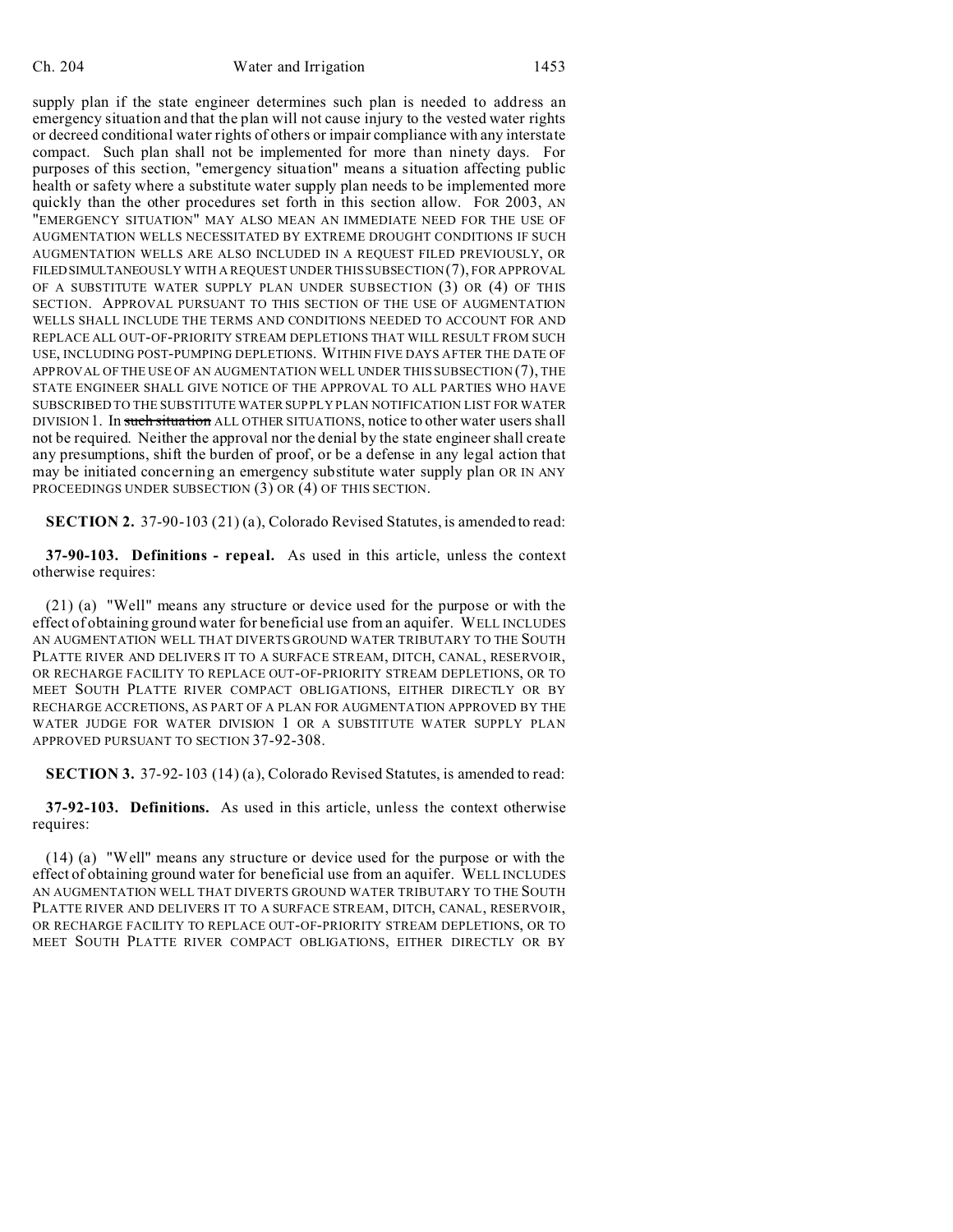RECHARGE ACCRETIONS, AS PART OF A PLAN FOR AUGMENTATION APPROVED BY THE WATER JUDGE FOR WATER DIVISION 1 OR A SUBSTITUTE WATER SUPPLY PLAN APPROVED PURSUANT TO SECTION 37-92-308.

**SECTION 4.** 37-90-137, Colorado Revised Statutes, is amended BY THE ADDITION OF A NEW SUBSECTION to read:

**37-90-137. Permits to construct wells outside designated basins - fees permit no ground water right - evidence - time limitation - well permits repeal.** (14) THE STATE ENGINEER MAY ISSUE PERMITS FOR AUGMENTATION WELLS ONLY IN ACCORDANCE WITH PLANS FOR AUGMENTATION APPROVED BY THE WATER JUDGE FOR WATER DIVISION 1 AND SUBSTITUTE WATER SUPPLY PLANS APPROVED PURSUANT TO SECTION 37-92-308 THAT INCLUDE SUCH WELLS.

**SECTION 5.** 37-92-305 (8), Colorado Revised Statutes, is amended to read:

**37-92-305. Standards with respect to rulings of the referee and decisions of the water judge.** (8) In reviewing a proposed plan for augmentation and in considering terms and conditions that may be necessary to avoid injury, the referee or the water judge shall consider the depletions from an applicant's use or proposed use of water, in quantity and in time, the amount and timing of augmentation water that would be provided by the applicant, and the existence, if any, of injury to any owner of or persons entitled to use water under a vested water right or a decreed conditional water right. A plan for augmentation shall be sufficient to permit the continuation of diversions when curtailment would otherwise be required to meet a valid senior call for water, to the extent that the applicant shall provide replacement water necessary to meet the lawful requirements of a senior diverter at the time and location and to the extent the senior would be deprived of his or her lawful entitlement by the applicant's diversion. A proposed plan for augmentation that relies upon a supply of augmentation water which, by contract or otherwise, is limited in duration shall not be denied solely upon the ground that the supply of augmentation water is limited in duration, so long as the terms and conditions of the plan prevent injury to vested water rights. Said terms and conditions shall require replacement of out-of-priority depletions that occur after any groundwater diversions cease. Decrees approving plans for augmentation shall require that the state engineer curtail all out-of-priority diversions, the depletions from which are not so replaced as to prevent injury to vested water rights. A PLAN FOR AUGMENTATION MAY PROVIDE PROCEDURES TO ALLOW ADDITIONAL OR ALTERNATIVE SOURCES OF REPLACEMENT WATER, INCLUDING WATER LEASED ON A YEARLY OR LESS FREQUENT BASIS, TO BE USED IN THE PLAN AFTER THE INITIAL DECREE IS ENTERED IF THE USE OF SAID ADDITIONAL OR ALTERNATIVE SOURCES IS PART OF A SUBSTITUTE WATER SUPPLY PLAN APPROVED PURSUANT TO SECTION 37-92-308 OR IF SUCH SOURCES ARE DECREED FOR SUCH USE.

**SECTION 6. Applicability.** This act shall apply to requests for approval of substitute water supply plans filed on or after January 1, 2003.